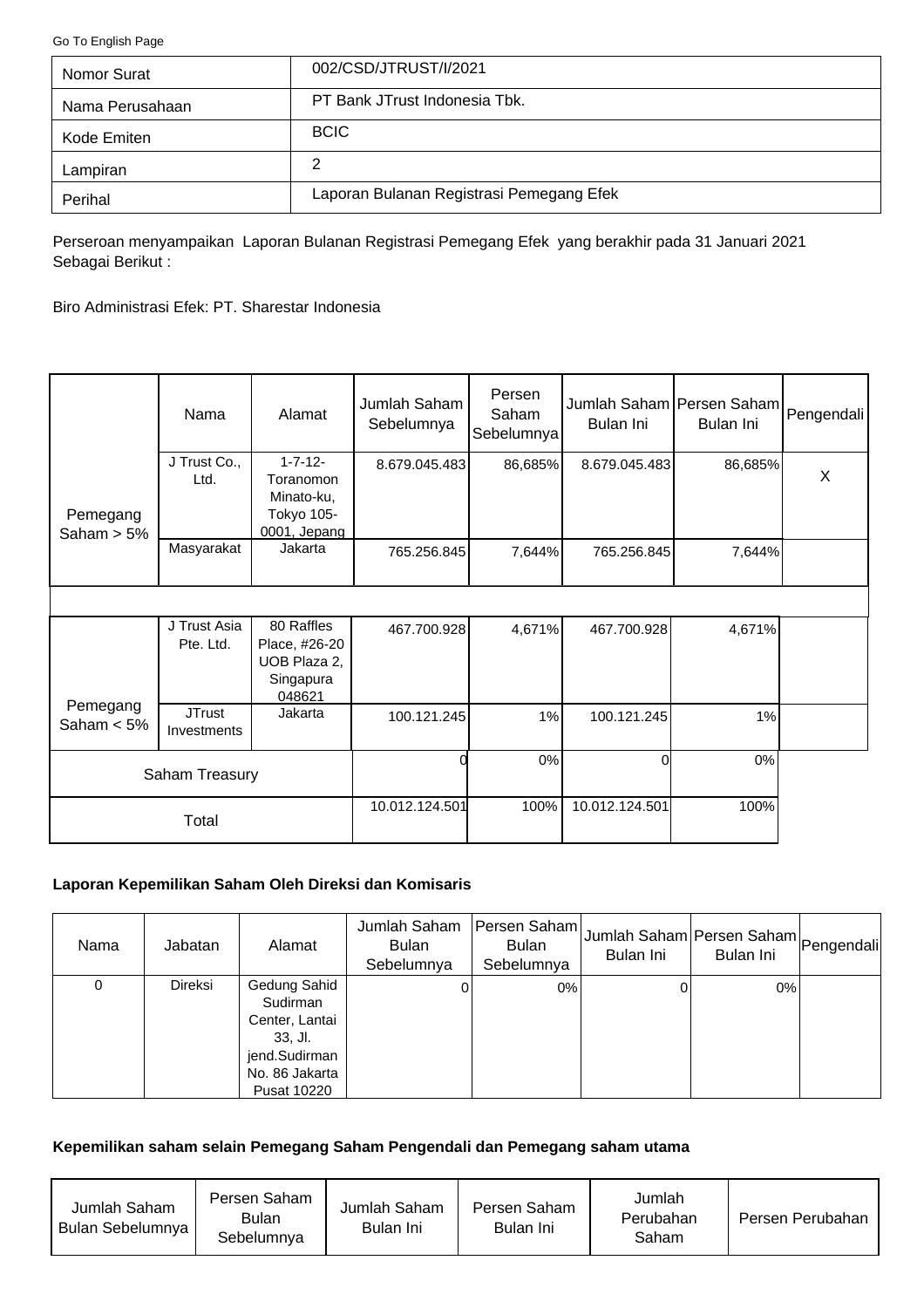| .333.079.018 | 13,315% | 1.333.079.018 | 13,315% | $0\%$ |
|--------------|---------|---------------|---------|-------|
|              |         |               |         |       |

### **Jumlah Pemegang Saham**

| Bulan Sebelumnya | Bulan Sekarang | Perubahan |  |
|------------------|----------------|-----------|--|
| 1,237            | 1,235          |           |  |

Demikian untuk diketahui.

Hormat Kami,

**PT Bank JTrust Indonesia Tbk.**

Pey Fang Ong

Corporate Secretary

PT Bank JTrust Indonesia Tbk.

Gedung Sahid Sudirman Center, Lantai 33, Jl. jend.Sudirman No. 86 Jakarta Pusat

Telepon : 021 2926 1111 , Fax : 021 2926 1492 , www.jtrustbank.co.id

| Tanggal dan Jam | 07-01-2021 09:22                                                                           |
|-----------------|--------------------------------------------------------------------------------------------|
| Lampiran        | 1. BCIC_31122020_Struktur komposisi permodalan.pdf<br>2. 1_Kepemilikan diatas 5 persen.pdf |

Dokumen ini merupakan dokumen resmi PT Bank JTrust Indonesia Tbk. yang tidak memerlukan tanda tangan karena dihasilkan secara elektronik oleh sistem pelaporan elektronik. PT Bank JTrust Indonesia Tbk. bertanggung jawab penuh atas informasi yang tertera didalam dokumen ini.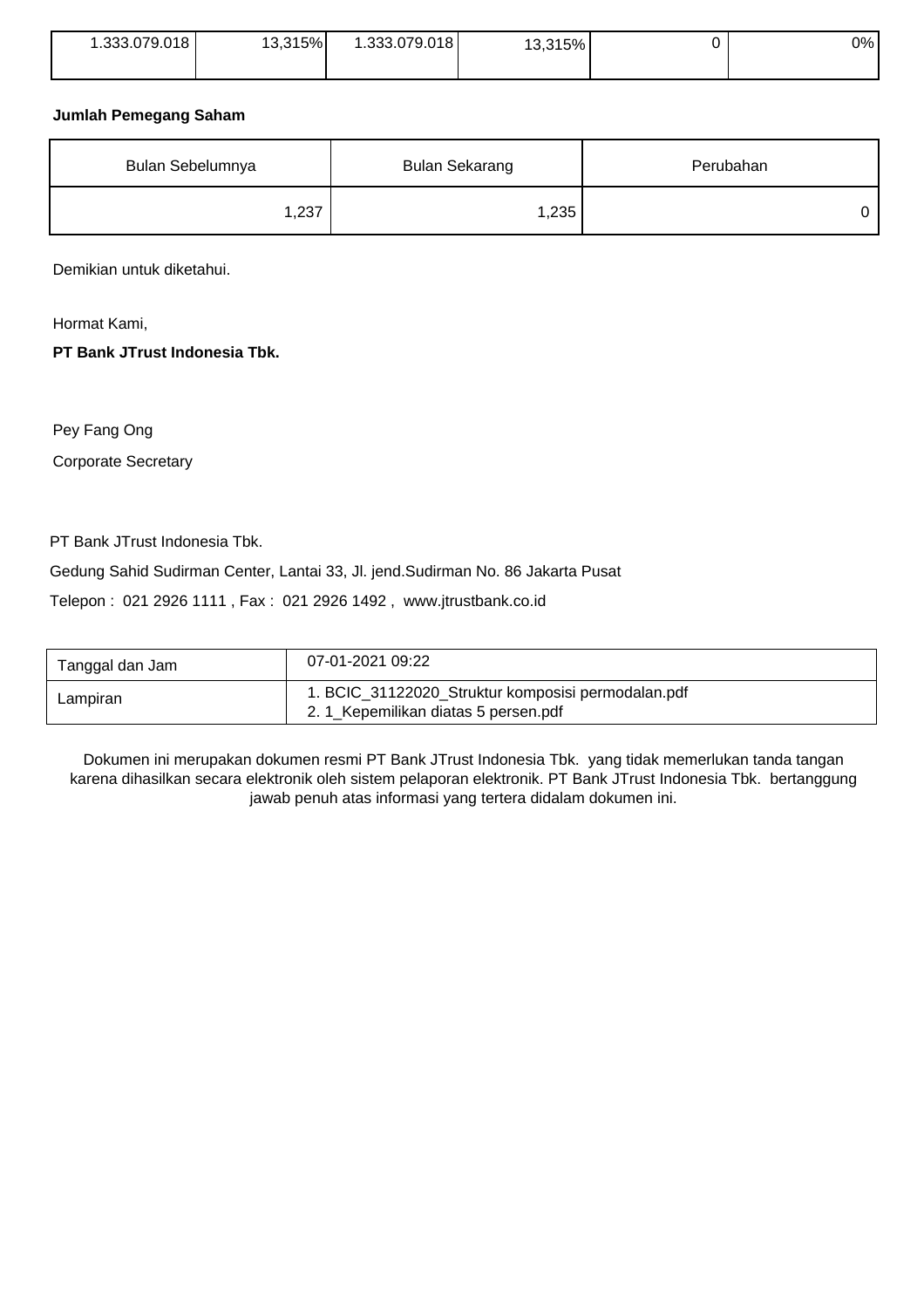<span id="page-2-0"></span>[Go To Indonesian Page](#page-0-0)

| Letter / Announcement No. | 002/CSD/JTRUST/I/2021                             |
|---------------------------|---------------------------------------------------|
| <b>Issuer Name</b>        | PT Bank JTrust Indonesia Tbk.                     |
| <b>Issuer Code</b>        | <b>BCIC</b>                                       |
| Attachment                | 2                                                 |
| Subject                   | Monthly Report of Securities Holders Registration |

The Company hereby announce Monthly Report of Securities Holders Registration which ends in 31 January 2021 as follows:

Security Administration Bureau: PT. Sharestar Indonesia

|                      | Name                         | Address                                                                 | Number of Shares<br>in Previous Month Previous Month | Percent of<br>Shares in | Number of Shares in<br><b>Current Month</b> | Percent of<br>Shares in<br>Current Month | Controlle |
|----------------------|------------------------------|-------------------------------------------------------------------------|------------------------------------------------------|-------------------------|---------------------------------------------|------------------------------------------|-----------|
| Share<br>Ownership > | J Trust Co.,<br>Ltd.         | $1 - 7 - 12 -$<br>Toranomon<br>Minato-ku,<br>Tokyo 105-<br>0001, Jepang | 8,679,045,483                                        | 86.685%                 | 8,679,045,483                               | 86.685%                                  | $\times$  |
| 5%                   | Masyarakat                   | Jakarta                                                                 | 765,256,845                                          | 7.644%                  | 765,256,845                                 | 7.644%                                   |           |
|                      |                              |                                                                         |                                                      |                         |                                             |                                          |           |
| Share                | J Trust Asia<br>Pte. Ltd.    | 80 Raffles<br>Place, #26-20<br>UOB Plaza 2,<br>Singapura<br>048621      | 467,700,928                                          | 4.671%                  | 467,700,928                                 | 4.671%                                   |           |
| Ownership <<br>5%    | <b>JTrust</b><br>Investments | Jakarta                                                                 | 100,121,245                                          | 1%                      | 100,121,245                                 | 1%                                       |           |
|                      | <b>Treasury Stock</b>        |                                                                         | $\Omega$                                             | 0%                      | $\Omega$                                    | 0%                                       |           |
|                      | Total                        |                                                                         | 10,012,124,501                                       | 100%                    | 10,012,124,501                              | 100%                                     |           |

## **Share Owned by Directors and Commissioners**

| Name | <b>Position</b> | Address                                                                                                          | Number of<br>Shares in<br>Previous Month Previous Month | Percent of<br>Shares in | Number of<br>Month | Percent of<br>Shares in Current Shares in Current Controller<br>Month |  |
|------|-----------------|------------------------------------------------------------------------------------------------------------------|---------------------------------------------------------|-------------------------|--------------------|-----------------------------------------------------------------------|--|
| 0    | <b>Director</b> | Gedung Sahid<br>Sudirman<br>Center, Lantai<br>$33.$ Jl.<br>jend.Sudirman<br>No. 86 Jakarta<br><b>Pusat 10220</b> |                                                         | 0%                      |                    | 0%                                                                    |  |

## **Share Ownership Aside From Controller and Main Shareholder**

| Number of Shares   Percent of Shares  Number of Shares   Percent of Shares  <br>in Previous Month  in Previous Month  in Current Month   in Current Month |  | Number of Change | Percent of Change |
|-----------------------------------------------------------------------------------------------------------------------------------------------------------|--|------------------|-------------------|
|                                                                                                                                                           |  |                  |                   |